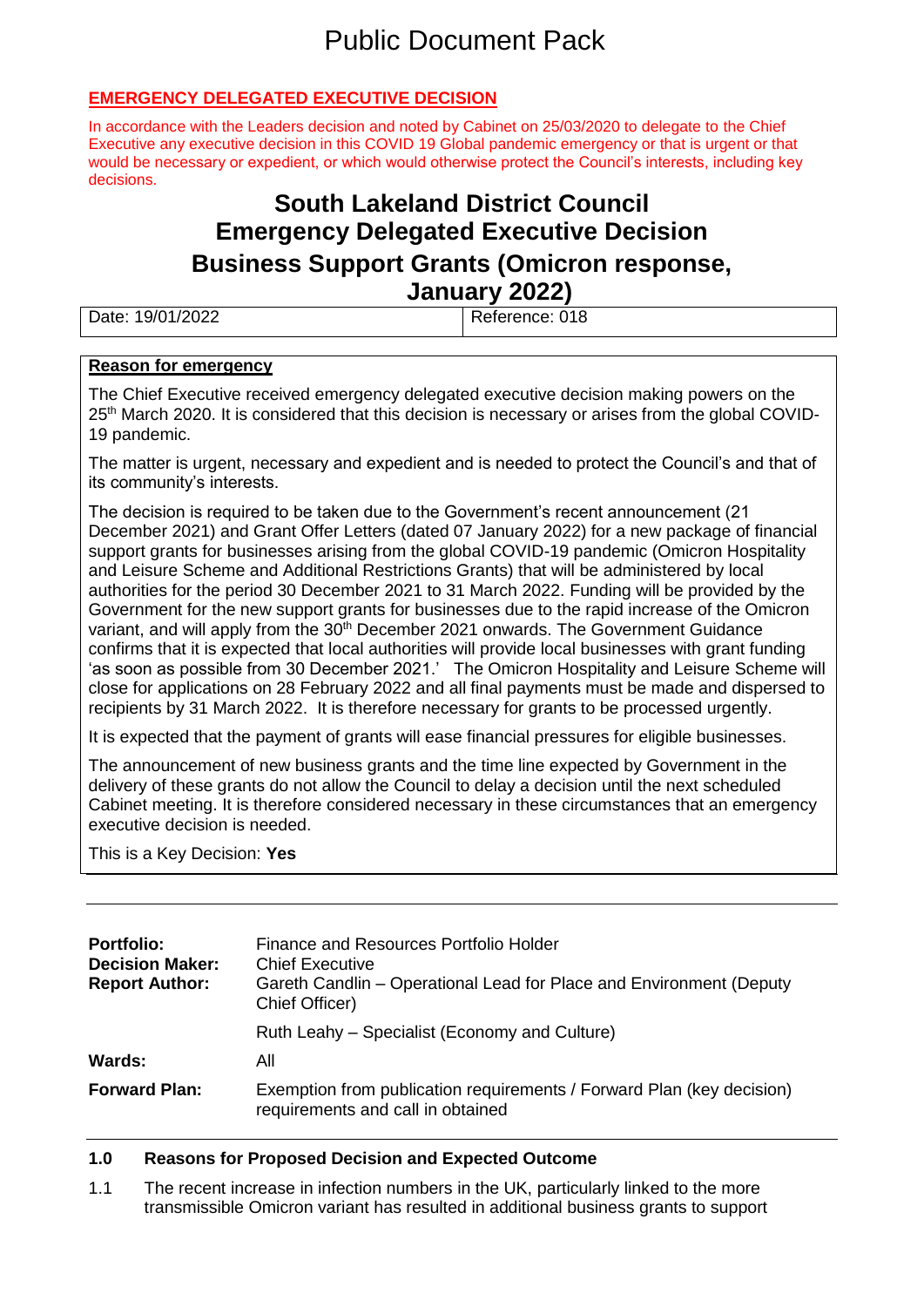struggling businesses. We require a decision regarding the administration of the grants.

- 1.2 South Lakeland District Council is expected to receive **£9,960,993.00** for the Omicron Hospitality and Leisure Grant (based on a one-off payment to eligible businesses). All funding is provided by Central Government to distribute directly to eligible businesses under this scheme.
- 1.3 A third top up to the existing Additional Restrictions Grant of **£268,566.64** will be made. Guidance, decisions and delegated authority remain in place for this grant scheme (see Emergency Delegated Executive Decision, 20 November 2020). Reference to this income is therefore subject to the corresponding non-executive decision.
- 1.4 The above grants follow the Government-funded COVID-19 related business support grants over the past 22 months:
	- Small Business Grant Fund (SBGF);
	- Retail, Hospitality and Leisure Grant Fund (RHLGF);
	- Local Authority Discretionary Grant Fund (LADGF);
	- Local Restrictions Support Grant (Closed) Addendum (LRSG(C)Addendum);
	- Additional Restrictions Grant (ARG) (three rounds to date, November 2020, January 2021 and June 2021);
	- Local Restrictions Support Grant (Open);
	- Local Restrictions Support Grant (Closed);
	- Christmas Support Payment;
	- Local Restrictions Support Grant (Closed) Addendum Tier 4;
	- Local Restrictions Support Grant (Closed) Addendum 5 Jan-15 Feb and 16 Feb-31 Mar;
	- Closed Business Lockdown Payment (National Lockdown)
	- Restart Grants (to coincide with the easing of restrictions in Spring 2021).
- 1.5 To date, SLDC has been tasked with administering over £148m worth of COVID-19 business support grants to the South Lakeland business community.
- 1.6 This decision will contribute significantly in assisting businesses during the ongoing COVID-19 pandemic, helping with job retention and business viability in difficult circumstances and reducing risk of economic collapse by giving additional resources to businesses within the district.
- **2.0 Proposed Decision**
- **2.1 It is recommended that the Chief Executive:-**
	- **(1) Approve the Government Omicron Hospitality and Leisure Grant; and**
	- **(2) That a non-executive emergency decision is taken to confirm appropriate budgets be established outside the approved budget and policy framework to receive the Omicron Hospitality and Leisure Grant funding and distribute funds as per Government guidance; and**
	- **(3) Agree to delegate the identification, determination and payment of the Omicron Hospitality and Leisure Grants in accordance with the schemes (see Government guidance) to qualifying businesses to the Operational Lead for Place and Environment (Deputy Chief Officer); and**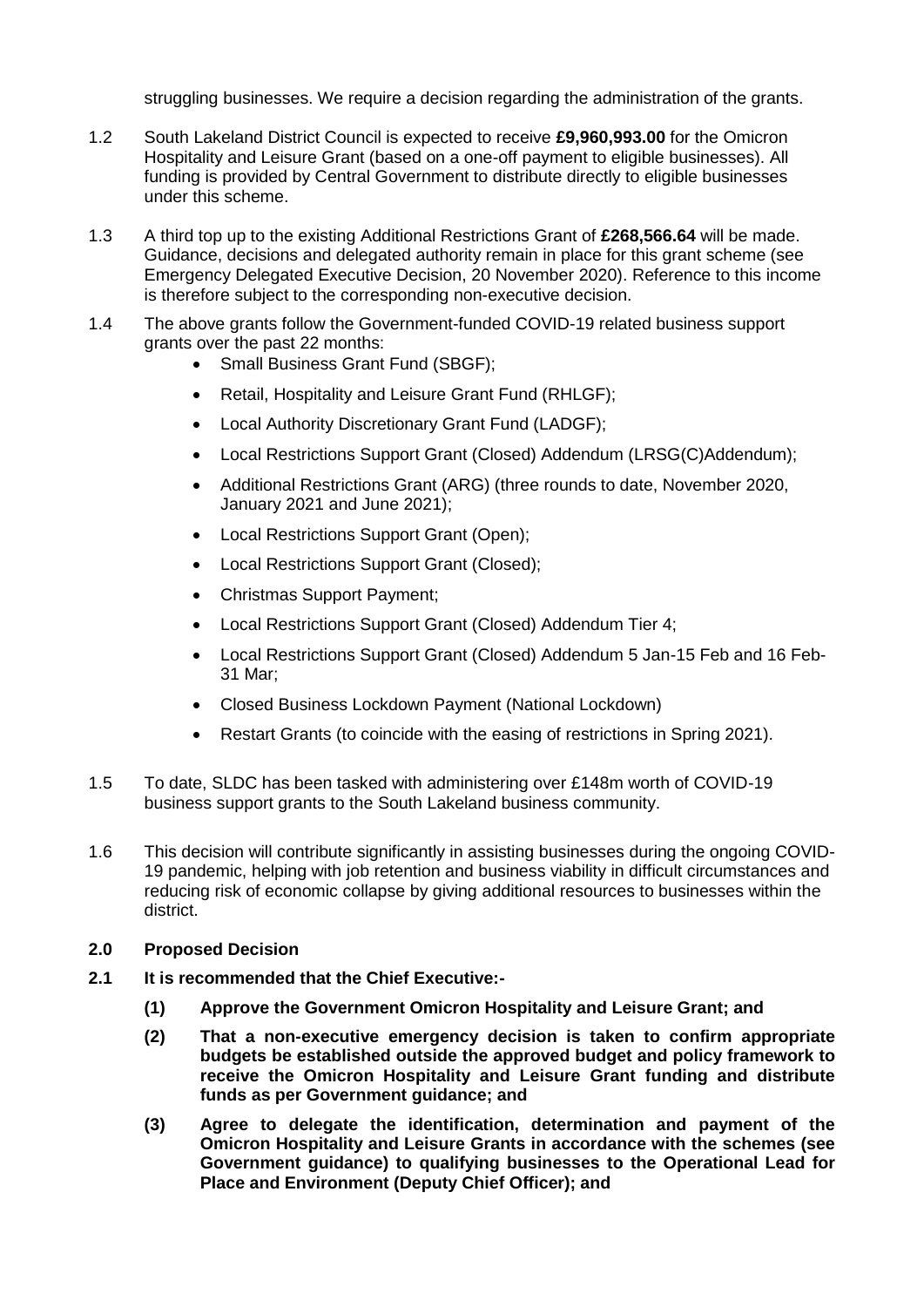- **(4) Note and approve the top-up to the Additional Restrictions Grants and agree that a non-executive emergency decision is taken to confirm appropriate budgets be established outside the approved budget and policy framework to receive the Additional Restrictions Grant funding top-up and distribute the funds as per Government Guidance;**
- **(5) Agree to delegate the identification determination and payment of the Additional Restrictions Grants in accordance with Government guidance to qualifying businesses to the Operational Lead for Place and Environment (Deputy Chief Officer); and**
- **(6) Delegates to the Operational Lead for Place and Environment (Deputy Chief Officer), in consultation with the Portfolio Holder for Finance and Resources, authority to make any administrative amends to the aforementioned Omicron and Additional Restrictions schemes to reflect future changes in Government guidance or change in local need.**

| Review Date: 30 September 2022 |
|--------------------------------|
|--------------------------------|

#### **3.0 Background and Proposals**

- 3.1 On 21 December 2021, Government announced the introduction of grant support for hospitality and leisure businesses in England. See announcement here:  $£1$  billion in [support for businesses most impacted by Omicron across the UK -](https://www.gov.uk/government/news/1-billion-in-support-for-businesses-most-impacted-by-omicron-across-the-uk) GOV.UK (www.gov.uk)
- 3.2 Recognising that the rise of the Omicron variant means some businesses are likely to struggle over the coming weeks, the government is providing one-off grants of up to £6,000 per premises for businesses in the hospitality and leisure sectors in England under the Omicron Hospitality and Leisure Grant Scheme.
- 3.3 At what is often their most profitable time of year, many pubs and restaurants have seen cancellations and reduced footfall as people responded to the rise in cases ahead of Christmas, with Hospitality UK reporting that many businesses lost 40-60% of their December trade, often their most profitable month.
- 3.4 Around 200,000 businesses will be eligible for business grants across England which will be administered by local authorities; the eligibility criteria are set out in the Government Guidance for the Omicron Hospitality and Leisure grant scheme. Given the uncertain situation faced by businesses, the government has chosen to provide grants which are equivalent to the monthly cash grants provided to hospitality businesses when they were fully closed in 2021, without the requirement to close the business.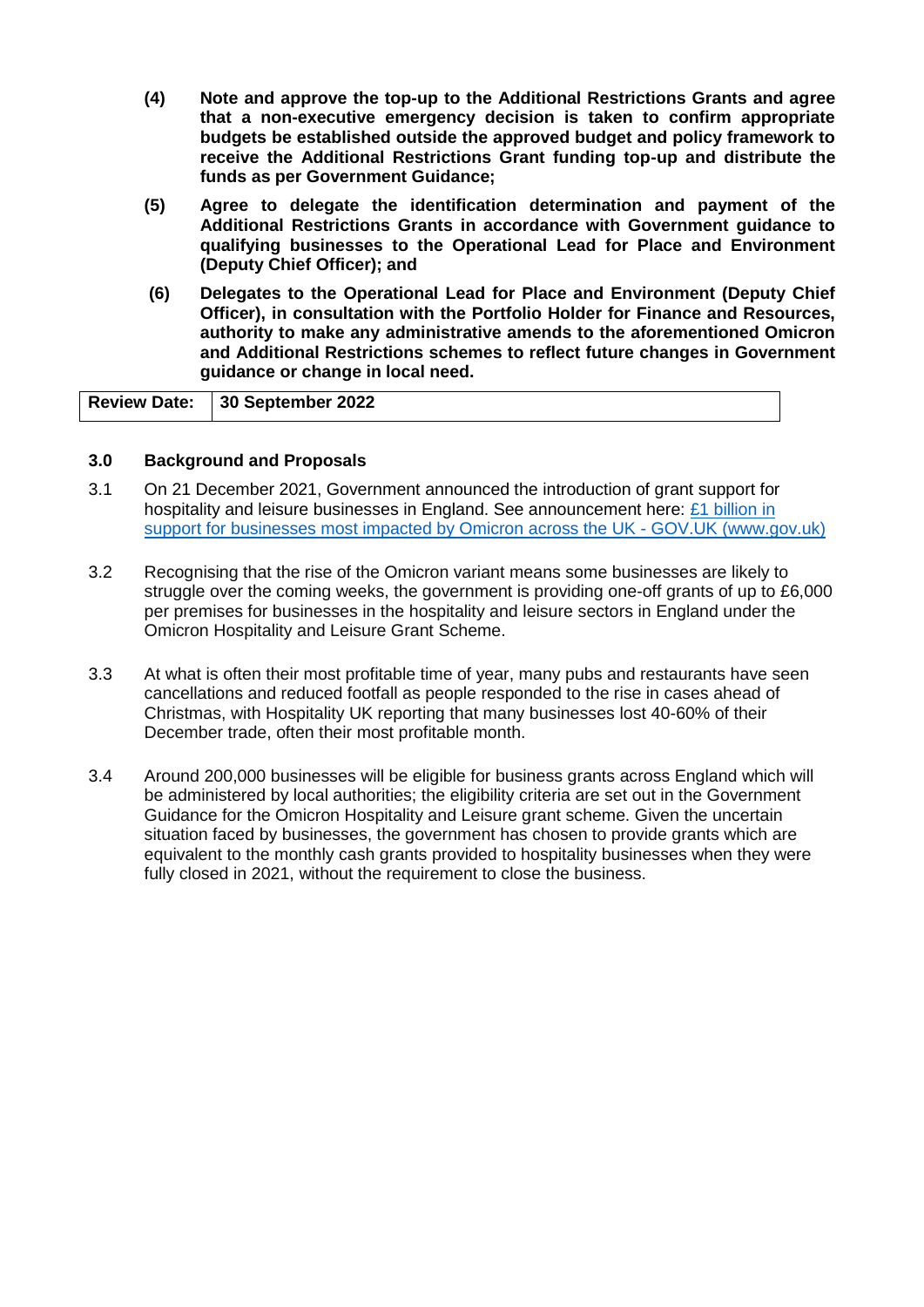3.5 The Government has also issued a third "top-up" grant funding payment to the Additional Restrictions Grants. The Government first announced the introduction of ARG funding in 31 October 2020, for Local Authorities under national and Tier 3 restrictions. The Government has since announced a number of 'top-ups' to the ARG (05 January 2021, 03 March 2021). On 21 December, the Government announced a further £102 million would be made available through local authorities through a further 'top-up' to the ARG, which aims to support businesses severely impacted by the rise of the Omicron variant when most needed. This funding is allocated to Local Authorities based on a per-business calculation. It is intended that the identification of eligible recipients, determination and payment of grants will largely be in accordance with the Scheme previously agreed by Emergency Delegated Executive Decision in 20 November 2020, any revisions to the eligibility criteria will be done so in line with the relevant approvals and based on local economic need.

#### **4.0 Consultation**

- 4.1 A common and consistent approach has been agreed by all District Councils in Cumbria.
- 4.2 A working group of internal officers including specialists and case managers have agreed the process for collecting information and administering payment of grants.
- 4.3 The Portfolio Holder for Finance and Resources, the Leader of the Council and Cabinet have been consulted on the detail of this decision and appended guidance.

#### **5.0 Alternative Options**

- 5.1 SLDC do not accept this funding: this would not comply with the request from Government and would not give critical support to businesses operating within South Lakeland, and therefore this is not a recommended option.
- 5.2 SLDC administer grants to an amount beyond the allocations set out by Government: this is not affordable for the Council, and therefore is not the recommended option. Direct communication with Government will take place should we come near to the grant allocation limit across any of the schemes, so as to avoid any overspending and to ensure that we will be fully reimbursed where grant payments may exceed grant allocations.

#### **6.0 Links to Council Priorities**

6.1 Supporting our Economy: To aid job retention and business viability in difficult circumstances; reducing risk of economic collapse and enhancing the culture of the district by giving additional resources to businesses, including eligible cultural organisations, with properties within the district.

#### **7.0 Implications**

#### **7.1 Financial, Resources and Procurement**

- 7.1.1 The Government will make additional funding available to local authorities to address the additional costs incurred by the Council in administering the scheme. The Council will keep record of all expenditure and purchases made on behalf of administering these business support grants.
- 7.1.2 The Government requires that Local Authorities undertake pre-payment checks for all grant payments. This represents a stricter position from the Government than for previous COVID-19 business support grant schemes, and in line with the approach for the most recent grant scheme (Restart and ARG3). The Guidance specifies that checks are required to be undertaken by the Local Authority before any payments are issued to businesses; this is not limited to new applicants. Checks should address both the company and the company's bank account. Further requirements relating to pre and post payment assurance plans are set out in the Government Guidance (links to which are in the background documents for this report).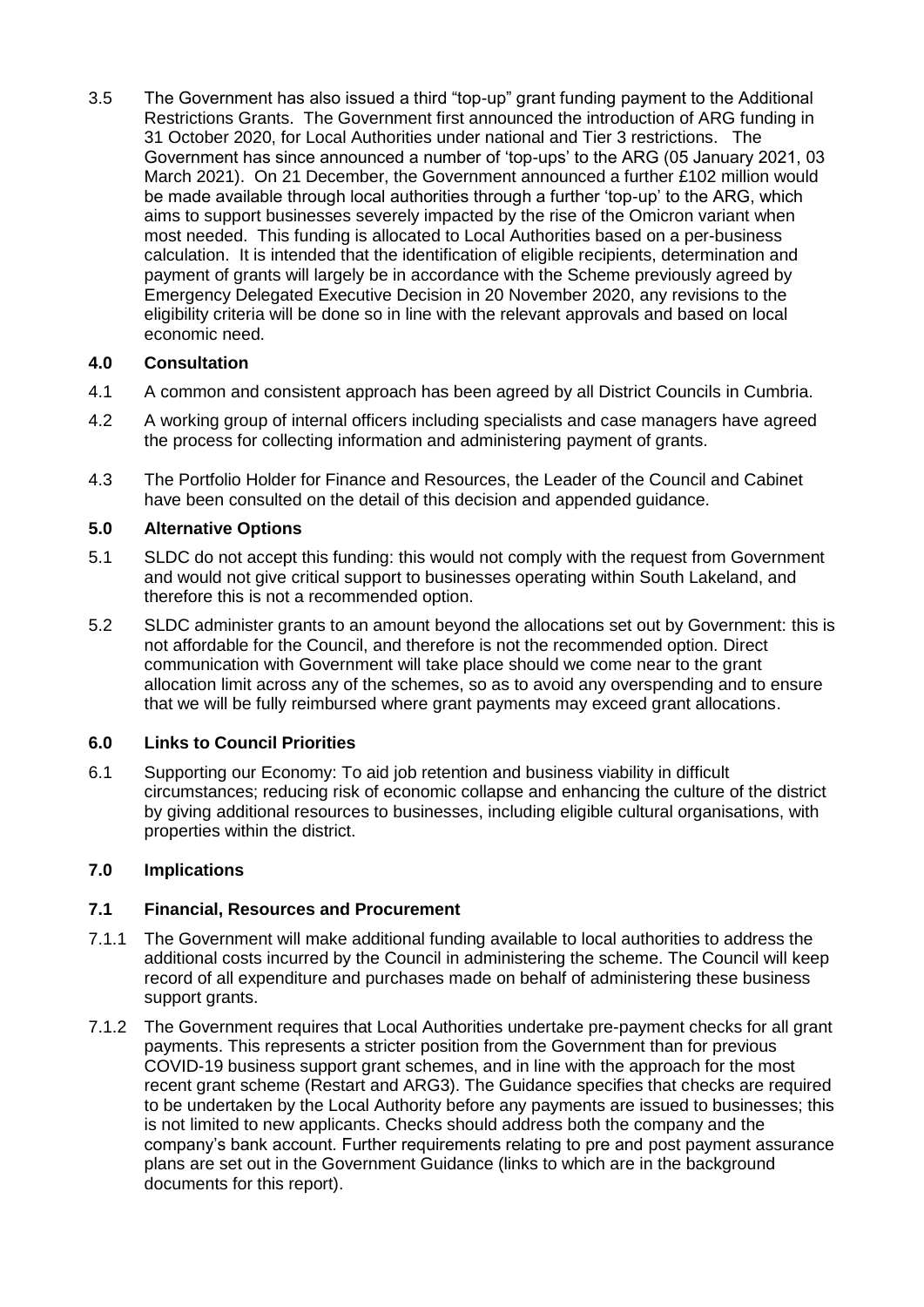- 7.1.3 The Government are funding the entirety of these grant schemes.
- 7.1.4 The Council's Section 151 Officer has been consulted directly on the proposed mechanism for distributing the grant funding.
- 7.1.5 A separate non-executive decision will be taken to address the changes to the Budget and Policy Framework.

#### **7.2 Human Resources**

- 7.2.1 There is a need to redirect staff resources from across the Council to assist in processing the grant claims. A considerable dedication of resources will be needed for the ongoing administering of these grants, which may have an impact on the Council's delivery of services elsewhere (or 'business as usual' activity), for at least as long as the Council remains in response mode to the ongoing COVID-19 pandemic.
- 7.2.2 While it falls to the local authority to deliver these grants to businesses on the request of Government, officers are in weekly contact with neighbouring local authority's business grants teams to ensure a consistent approach is taken with administering these business grants, and that good practices are shared amongst colleagues to better improve the efficiency of the grant administration.

#### **7.3 Legal**

- 7.3.1 The Council has powers under the Localism Act 2011 to make these payments.
- 7.3.2 The Council has received Grant Offer Letters dated 07 January 2022 from the Department for Business Energy and Industrial Strategy, which contain terms and conditions of both funding schemes. These include for example:
	- a) Ensuring recipients meet the criteria set out in the Government Guidance;
	- b) Compliance with the data monitoring and reporting requirements set out in the Government Guidance;
	- c) Recording and retention of records of individual payments of grants in accordance with GDPR/ data protection legislation;
	- d) Compliance with published Assurance Guidance;
	- e) Ensuring recipients agree to comply with conditions applying to the Grant including circumstances of clawback;
	- f) Complying with transparency obligations / reporting requirements in respect of subsidy control rules.
- 7.3.3 As a result of the UK's exit from the EU (and following the end of the transition period), from 1 January 2021, the subsidy control regime is applicable to Government subsidised business grants. (EU State Aid rules will continue to apply in a minority of cases under the Withdrawal Agreement, specifically Article 10 of the Northern Ireland Protocol). The Council must be satisfied that all subsidy allowance conditions have been fully complied with when making grant payments. The Council will request appropriate confirmation from recipients in respect of awards made (e.g. applicants will be required - via the Council's online application process - to make a declaration with regard to subsidy allowances) and will retain appropriate evidence in support.
- 7.3.4 Government Guidance has clarified that there are three subsidy allowances for the COVID-19 Business Grant Schemes:
	- a) Small Amounts of Financial Assistance Allowance;
	- b) The COVID-19 Business Grant Allowance; and,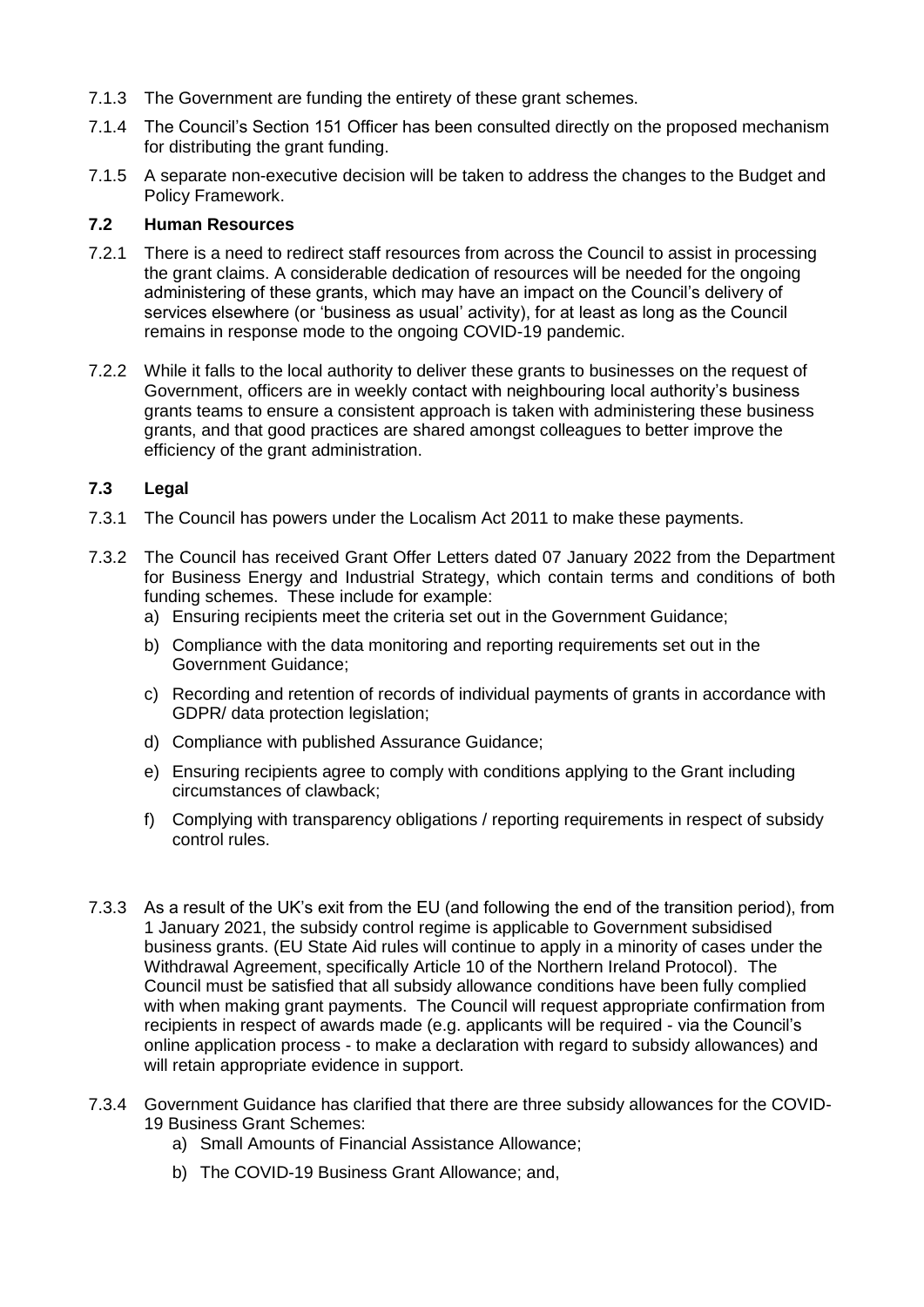c) The COVID-19 Business Grant Special Allowance (for this allowance, applicants must satisfy a number of further conditions and provide documentation to demonstrate eligibility as set out in the Government Guidance. Local authorities must verify that the applicant meets the criteria set out in this allowance before providing funding under this allowance.)

To make use of allowances (b) or (c) listed above, an applicant must confirm that they were not an 'undertaking in difficulty' (as defined in the Guidance) on 31 December 2019. In the case of small/micro enterprises that were already in difficulty on 31 Dec 2019 there are exceptions provided that the applicant is not subject to collective insolvency proceedings.

7.3.5 The Council will need to comply with the transparency and reporting obligations regarding subsidy control, which are set out in the Trade Co-operation Agreement with the EU. All schemes and individual awards over

£500,000 must be reported on the BEIS transparency database within six months of being granted. Any ad hoc awards of at least 325,000 Special Drawing Rights over three years to an individual beneficiary must also be uploaded within six months of being granted. The information to be uploaded must include:

- (a) the legal basis and policy objective or purpose of the subsidy;
- (b) the name of the recipient of the subsidy when available;
- (c) the date of the grant of the subsidy, the duration of the subsidy and any other time limits attached to the subsidy; and
- (d) the amount of subsidy.
- 7.3.6 BEIS have provided Local Authorities with a template declaration for businesses to complete with regards to the above subsidy allowances prior to receiving the grants. This will be a compulsory requirement under the Council's new online application process.
- 7.3.7 The Council will also ensure that it has appropriate data protection arrangements in place in line with the GDPR and Data Protection Act 2018.

### **7.4 Health, Social, Economic and Environmental**

- 7.4.1 Have you completed a Health, Social, Economic and Environmental Impact Assessment? No
- 7.4.2 If you have not completed an Impact Assessment, please explain your reasons: This has not been deemed as necessary in this instance. The impact of the scheme applies to businesses which are eligible within the district and is vital to prevent many small businesses becoming insolvent following Government guidance being issued regarding limiting close contact and meeting in extended groups which has impacted the hospitality sector significantly. .
- 7.4.3 Summary of health, social, economic and environmental impacts: N/A

#### **7.5 Equality and Diversity**

- 7.5.1 Have you completed an Equality Impact Analysis? No
- 7.5.2 If you have not completed an Impact Assessment, please explain your reasons: This has not been deemed as necessary in this instance, this applies to all those with businesses which are entitled within the district.
- 7.5.3 Summary of equality and diversity impacts: N/A

#### **7.6 Risk**

| <b>Risk</b>             | <b>Consequence</b>  | <b>Controls required</b>                            |
|-------------------------|---------------------|-----------------------------------------------------|
| Grants are not given in | Government will not | <sup>1</sup> Grant applications will be verified to |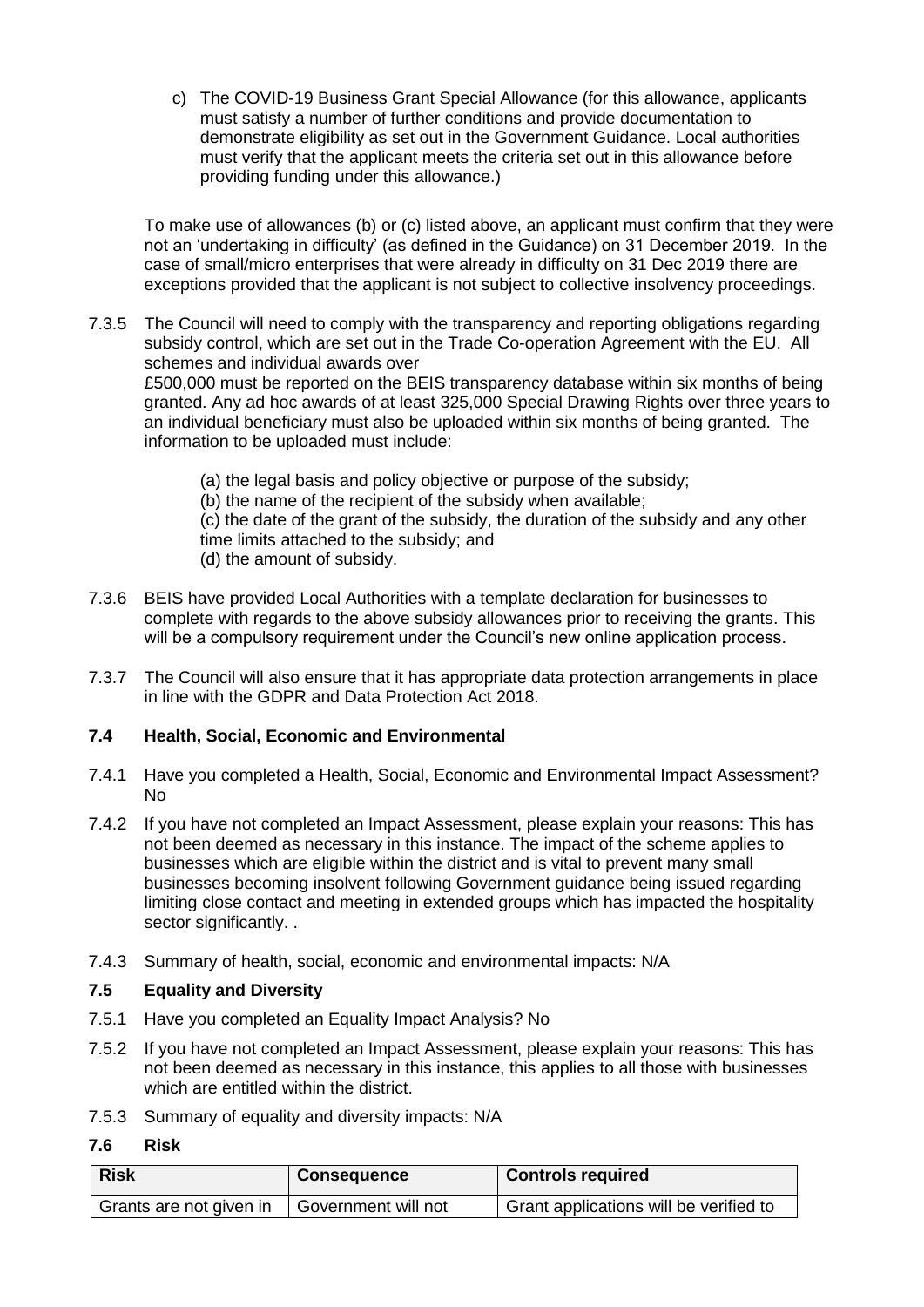| <b>Risk</b>                                                                                                                                                          | <b>Consequence</b>                                                                                | <b>Controls required</b>                                                                                                                                                                                                                                                                                                      |
|----------------------------------------------------------------------------------------------------------------------------------------------------------------------|---------------------------------------------------------------------------------------------------|-------------------------------------------------------------------------------------------------------------------------------------------------------------------------------------------------------------------------------------------------------------------------------------------------------------------------------|
| accordance with<br>Government guidance                                                                                                                               | reimburse the Council for<br>payments made outside<br>the Government<br>schemes                   | be compliant with Government<br>guidance and business eligibility<br>criteria                                                                                                                                                                                                                                                 |
| Grants are given to<br>fraudulent claimants                                                                                                                          | Grants are given to<br>businesses or individuals<br>that are not eligible                         | Series of verification checks within<br>grant process including supporting<br>evidence and using Government<br>tools to avoid fraudulent claims, in<br>conjunction with access to our<br>business rates database to cross<br>check ratepayer information. Fraud<br>Risk Assessment will be completed<br>for all grant schemes |
| Grants are not issued<br>promptly                                                                                                                                    | <b>Businesses will not</b><br>receive financial<br>assistance as set out by<br>Government         | Online portal developed for efficient<br>application of grants, staff trained<br>and in place to verify and approve<br>applications                                                                                                                                                                                           |
| Online application and<br>verification processes<br>to manage a multi-<br>million pound scheme<br>in order to get grants<br>paid to businesses with<br>minimal delay | Reputational impact to<br>the Council and delays to<br>the processing of<br>payments              | Learning from previous scheme will<br>significantly reduce risk. Robust<br>process in place to expedite payment<br>of grants whilst being compliant with<br>Government guidance and internal<br>verification process                                                                                                          |
| The processing of<br>grants requires some<br>redirection of staff<br>resources from other<br>activity                                                                | Other work may be<br>paused or take longer to<br>enable focus on<br>processing business<br>grants | Continuous management of<br>competing demands on staff time.<br>Leadership team to be updated on<br>resource needed and grant<br>application progress, delays etc.                                                                                                                                                            |

## **8.0 Contact Officers**

Gareth Candlin (Operational Lead - Place and Environment (Deputy Chief Officer)) [gareth.candlin@southlakeland.gov.uk](mailto:gareth.candlin@southlakeland.gov.uk)

## **9.0 Appendices Attached to this Report**

| Appendix No.   Name of Appendix |
|---------------------------------|
| n/a                             |

## **10.0 Background Documents Available**

| <b>Name of Background document</b>                                      | Where it is available                                                                                                                                              |
|-------------------------------------------------------------------------|--------------------------------------------------------------------------------------------------------------------------------------------------------------------|
| Omicron Hospitality and Leisure<br>Grant guidance, December 2021        | https://assets.publishing.service.gov.uk/government/u<br>ploads/system/uploads/attachment_data/file/1044354/<br>omicron-hospitality-and-leisure-grant-guidance.pdf |
| <b>Updated Additional Restrictions</b><br>Grant guidance, December 2021 | https://assets.publishing.service.gov.uk/government/u<br>ploads/system/uploads/attachment_data/file/1044351/<br>additional-restrictions-grant-la-guidance.pdf      |

## **11.0 Approval Dates**